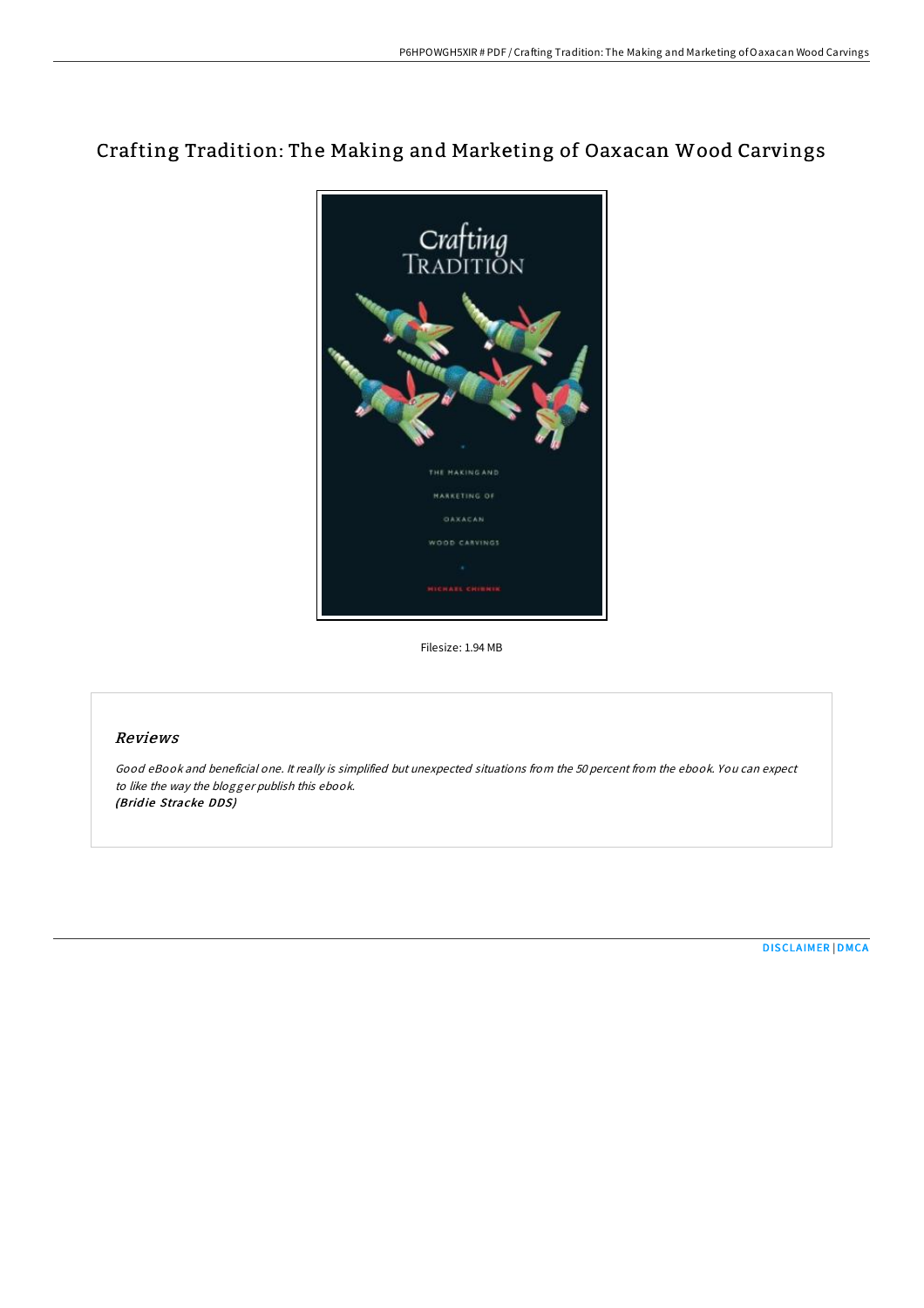## CRAFTING TRADITION: THE MAKING AND MARKETING OF OAXACAN WOOD CARVINGS



To read Crafting Tradition: The Making and Marketing of Oaxacan Wood Carvings eBook, remember to follow the web link beneath and save the file or have access to additional information which are relevant to CRAFTING TRADITION: THE MAKING AND MARKETING OF OAXACAN WOOD CARVINGS book.

University of Texas Press. Paperback. Book Condition: new. BRAND NEW, Crafting Tradition: The Making and Marketing of Oaxacan Wood Carvings, M. Chibnik, 'It is hard for me to praise this book sufficiently.It is a major contribution to the field of Oaxacan/Mexican studies, as well as economic anthropology and the study of tourism and crafts' - Arthur Murphy, Georgia State University, coauthor of "Social Inequality in Oaxaca: A History of Resistance and Change". Since the mid-1980s, whimsical, brightly colored wood carvings from the Mexican state of Oaxaca have found their way into gift shops and private homes across the United States and Europe, as Western consumers seek to connect with the authenticity and tradition represented by indigenous folk arts. Ironically, however, the Oaxacan wood carvings are not a traditional folk art. Invented in the mid-twentieth century by non-Indian Mexican artisans for the tourist market, their appeal flows as much from intercultural miscommunication as from their intrinsic artistic merit.In this beautifully illustrated book, Michael Chibnik offers the first in-depth look at the international trade in Oaxacan wood carvings, including their history, production, marketing, and cultural representations. Drawing on interviews he conducted in the carving communities and among wholesalers, retailers, and consumers, he follows the entire production and consumption cycle, from the harvesting of copal wood to the final purchase of the finished piece. Along the way, he describes how and why this 'invented tradition' has been promoted as a 'Zapotec Indian' craft and explores its similarities with other local crafts with longer histories. He also fully discusses the effects on local communities of participating in the global market, concluding that the trade in Oaxacan wood carvings is an almost paradigmatic case study of globalization.

B Read Crafting Tradition: The Making and Marketing of [Oaxacan](http://almighty24.tech/crafting-tradition-the-making-and-marketing-of-o.html) Wood Carvings Online  $\blacksquare$ Download PDF Crafting Tradition: The Making and Marketing of [Oaxacan](http://almighty24.tech/crafting-tradition-the-making-and-marketing-of-o.html) Wood Carvings